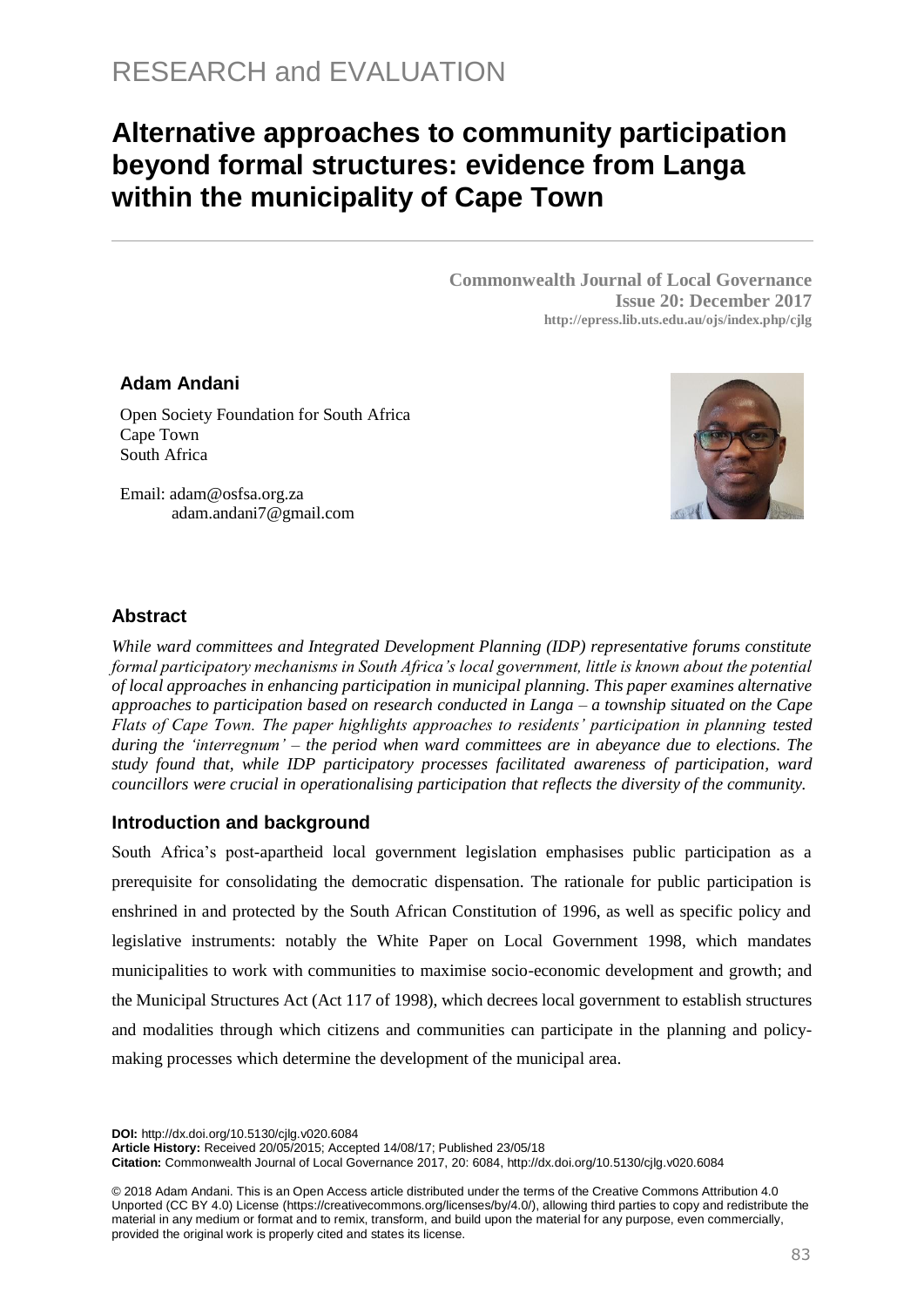The notion of participation has enduring currency as an institutional directive and a tool for achieving the objectives of developmental local government (Winkler 2011; Harrison et al. 2008) in South Africa. Integrated Development Plans (IDPs) have been an important tool in providing an overall framework for development and addressing South Africa's historic divides. All local governments have to prepare an IDP drawn up with all stakeholders in the area, which aims to coordinate all government services. IDPs may take six to nine months to prepare and are updated annually. Ward committees also provide another framework for participation.

At a glance, existing participatory mechanisms in local government are effectively 'invited spaces'<sup>1</sup> as citizens and communities are mostly invited to participate in structures such as ward committees, IDP representative forums and other consultative mechanisms (Cornwall and Gaventa 2000) in the local municipality. Though the concept of 'invited spaces' is not entirely the focus of this paper, it is significant given its prevalence in the local government participatory sphere. Cornwall defines 'invited spaces' as *"those into which people (as users, citizens or beneficiaries) are invited to participate by various kinds of authorities, be they government, supranational agencies or non-governmental organisations"* (Cornwall, 2002, p. 24). These are contrasted with 'claimed spaces' which people create for themselves. In the context of local governance, invited spaces are mostly top-down and state-led in nature – where citizens are invited to participate and give input to plans/or decision-making processes (Cornwall 2008; Escobar 2011; GGLN 2012).

In discussing the potential of alternative participatory approaches for local planning, this paper addresses a key question: What alternative approaches are available for ward councillors to facilitate community participation in planning in the absence of ward committees at the local level? Using a case study approach (Langa ward in the Cape Town area), the paper distinguishes two local approaches, namely *sectional group (or 'pocket') meetings* and *'mass' or public meetings*, used by councillors to facilitate community participation in local planning. The paper then explores how these approaches are implemented and examines their implications for enhancing participatory democracy in local government. At the time of this research, the ward committee in Langa was dissolved following the 2011 municipal elections. While residents of Langa looked forward to a new ward committee, the ward councillor assumed responsibility for mobilising and engaging residents through alternative approaches

-

<sup>&</sup>lt;sup>1</sup> The term 'invited spaces' is borrowed from the ideas of Andrea Cornwall and John Gaventa, who have both written extensively on participatory governance and citizenship. Their contributions are invaluable to this study, which seeks to explore the notion of participatory invited spaces in the South African context. In this article, 'invited spaces' will be used synonymously with 'participatory mechanisms', referring to formal structures such as ward committees and IDP representative forums, as established by local government in South Africa to foster deliberative and participative democracy. Invited spaces create opportunities for public input on processes of municipal governance. Unlike spaces where citizen participation is linked to representation of a stakeholder group, 'invited spaces' are often 'consultative' and tend to have a limited influence on decision-making (GGLN 2012).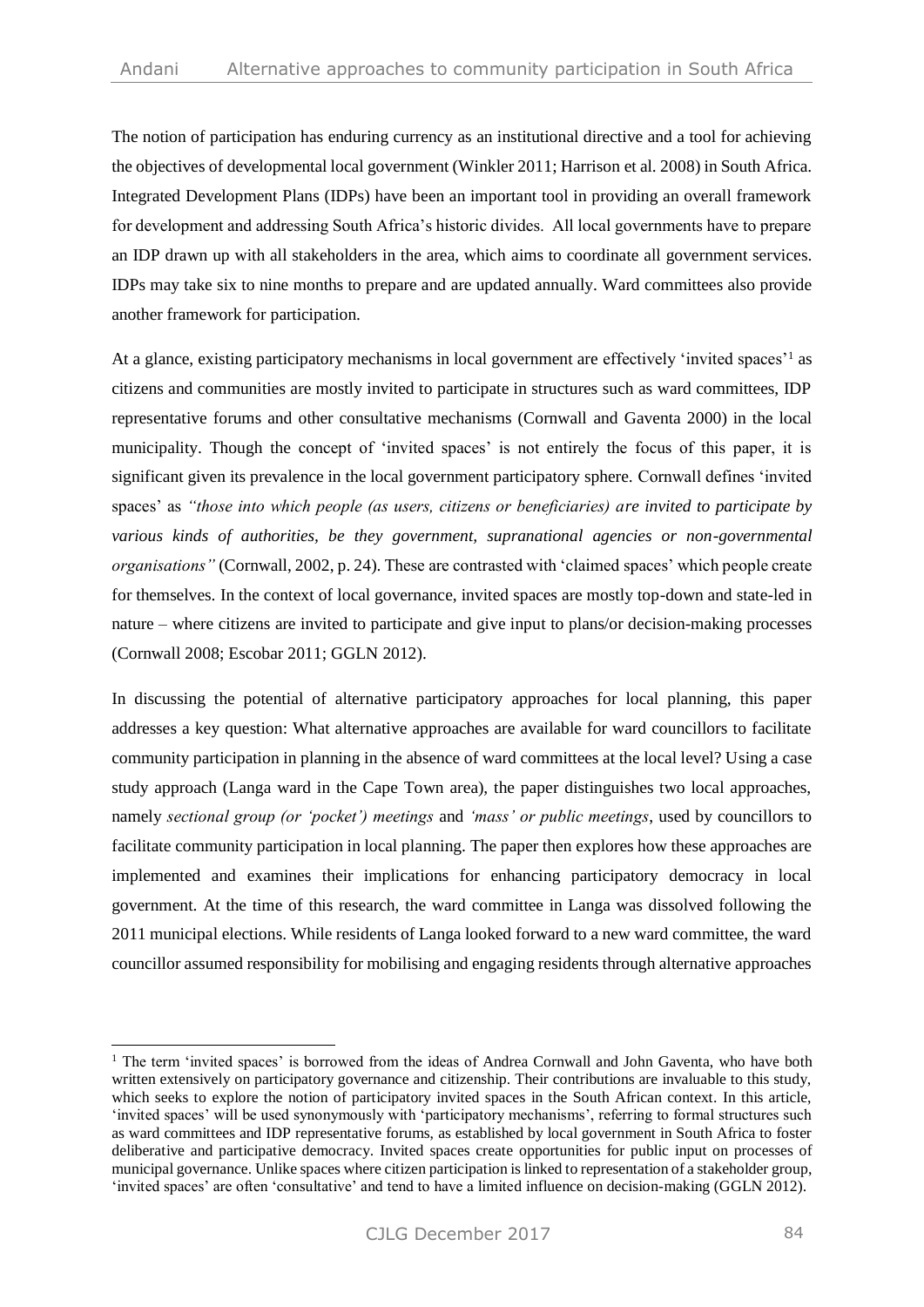around pertinent municipal processes. Hence, the research specifically targeted councillors and ward committee members who had served in the previous term.

This paper has five main sections: a background situating the research in the current South African context; an overview of the research methodology; a description of formal participatory structures established by local government to promote participatory democracy; analysis of the findings on alternative participatory approaches to residents' participation in planning in Langa; and finally a conclusion discussing the implications of these approaches for enhancing inclusive planning.

#### **Public participation as a cornerstone of South Africa's democracy**

Participation has varied meanings depending on the contextual use of the term. One conception is as *"…the practice of consulting and involving members of the public in the agenda-setting, decisionmaking and policy-forming activities of organisations or institutions responsible for policy development"* (Rowe and Frewer 2004, p. 512). Another, Creighton's definition (2005), is *"the process of integrating public concerns, needs and values into governmental and corporate decision-making".* However, in its simplest meaning, participation evokes a sense of engagement of ordinary citizens in determining governmental actions that affect well-being.

Participation is an essential part of local governance and community-led development processes, providing community members with an opportunity to be part of decision-making and to exercise ownership over development processes (e.g. identification of needs, selection of priorities, project design, approval processes, implementation, monitoring and evaluation) taking place in their constituencies. Though participation has been embraced widely as a developmental tool, it has encountered growing criticism in the past decades from scholars (e.g. Cooke and Kothari 2001), who argue that participation has failed to achieve social change, owing to it being ineffective in addressing issues of power and politics that often characterise the participatory sphere.

In South Africa, government commitment to fostering citizen participation, particularly at the local government level, finds expression in legal and national policy frameworks.<sup>2</sup> However, the extent to which these instruments are translated into action by the local state has been limited, and evidence suggests that public participation falls short of its ideals and expectations. Formal participatory mechanisms or structures, such as ward committees and IDP representative forums, rarely create the enabling environment that ensures meaningful participation of people in key municipal processes (GGLN 2013; Van Donk 2012; Winkler 2011; Sinwell 2010). This situation led Williams (2006, p. 19)

 $\overline{a}$ 

<sup>&</sup>lt;sup>2</sup> The South African Constitution 1996, the Government White Paper on Local Government 1998, the Municipal Structures Act 1998, the Municipal Systems Act 2000 and the Batho Pele White Paper on Transforming Service Delivery 1997, among others, are the main legislative instruments that provide the legal basis for public participation in South Africa's local government.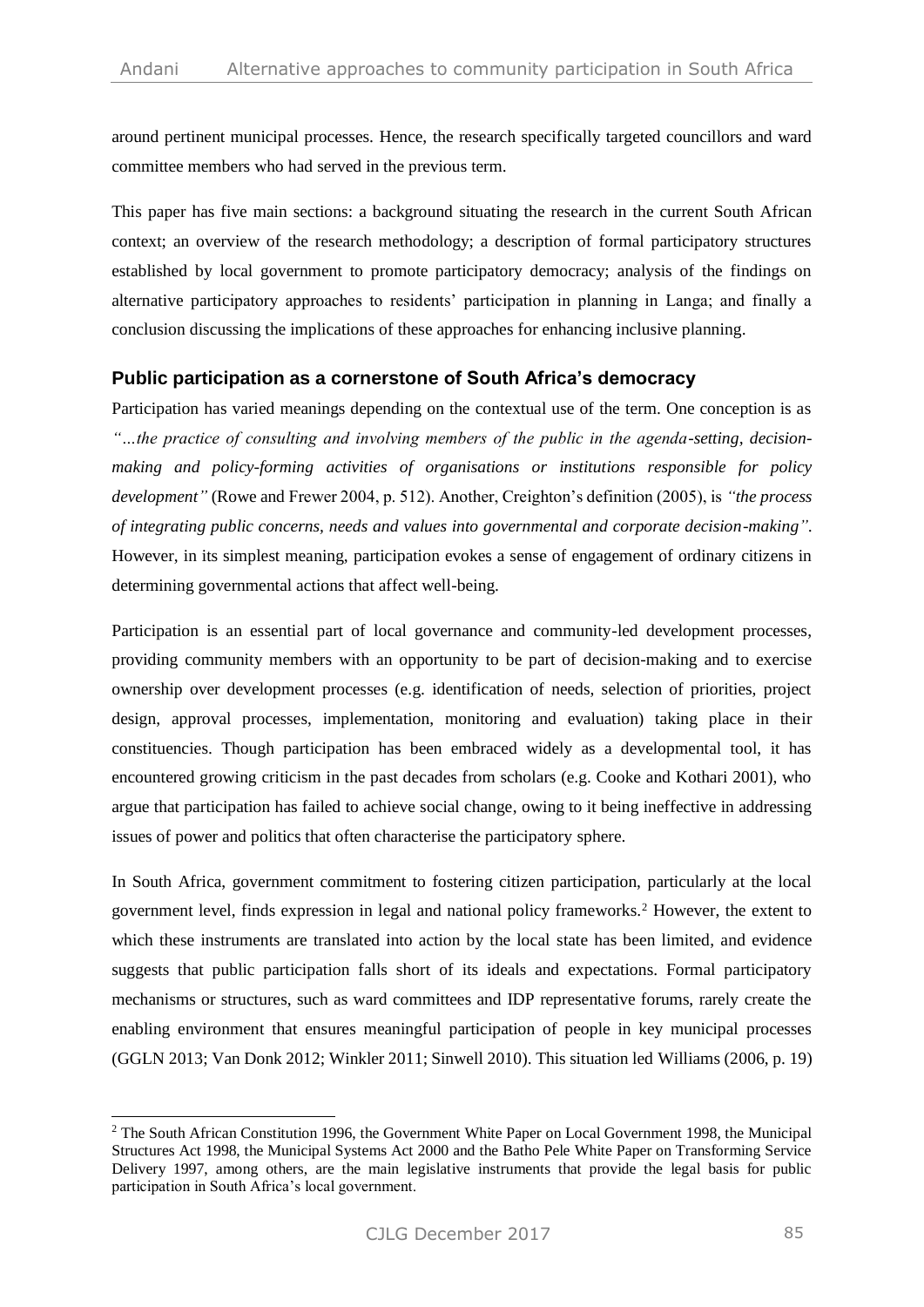over a decade ago to conclude that community participation is reduced to *"spectator politics, where ordinary people have... mostly become endorsees of pre-designed planning programmes"*. Indeed, the inadequate engagement of local communities in, for instance, the IDP (regarded as the overarching tool for service delivery and transformation at the local level) has consequences for promoting social development and democracy at that level.

Moreover, studies have shown that the performance of ward committees is hampered by barriers including party politics, poor accountability, corruption, patronage and nepotism, rubber-stamping of planning by communities, and inadequate local government support for democratic participation (Tapscott 2010; Esau 2007; Moodley 2007). Due to these challenges, the objectives of participatory democracy envisioned in the White Paper on Local Government 1998 are likely to become remote, particularly in local municipalities. For instance, the literature indicates that ward committee structures have tended to become extensions of political parties and have neither real power nor capacity to achieve their mandate of deepening participation in local governance (Piper and Deacon 2008; Oldfield 2008).

To date, participatory democracy in South Africa has not necessarily led to the social and economic empowerment of citizens, despite the citizenship rights that liberal democracy bestows. Most people are unable to apply their citizenship rights. Thompson and Matheza (2005) cited in Thompson and Nleya (2010, p. 225) have argued that, *"the poor are variously perceived as apathetic and reluctant to take advantage of the fresh opportunities available to them, especially now that apartheid has gone"*. The quest for meaningful community participation, especially in municipal IDP processes, has so far proved intractable in many local municipalities. Although progress has been made to improve service delivery, especially in metropolitan municipalities, apathy towards the local state, owing to bad governance and poor service delivery, particularly in under-resourced local municipalities, has led to low levels of community participation in local government activities.

Furthermore, financial and administrative constraints, inadequate use of public participation procedures, and limited understanding by local government officials of participation processes and the legal framework continue to undermine efforts to foster the meaningful engagement of communities in IDP processes in many local municipalities. South Africa's system of local government remains a complex developmental environment that is still reeling from the legacy of apartheid social engineering, compounded by crises such as inequality, poverty, rising unemployment and social ills. These challenges make authentic and democratic public participation in local governance more strenuous.

With South Africa now well into its third decade of liberal democracy, it is likely that the hard-earned democratic achievements may erode if the above challenges are left unaddressed. Participatory democracy has not sufficiently resulted in improved service delivery and accurate identification of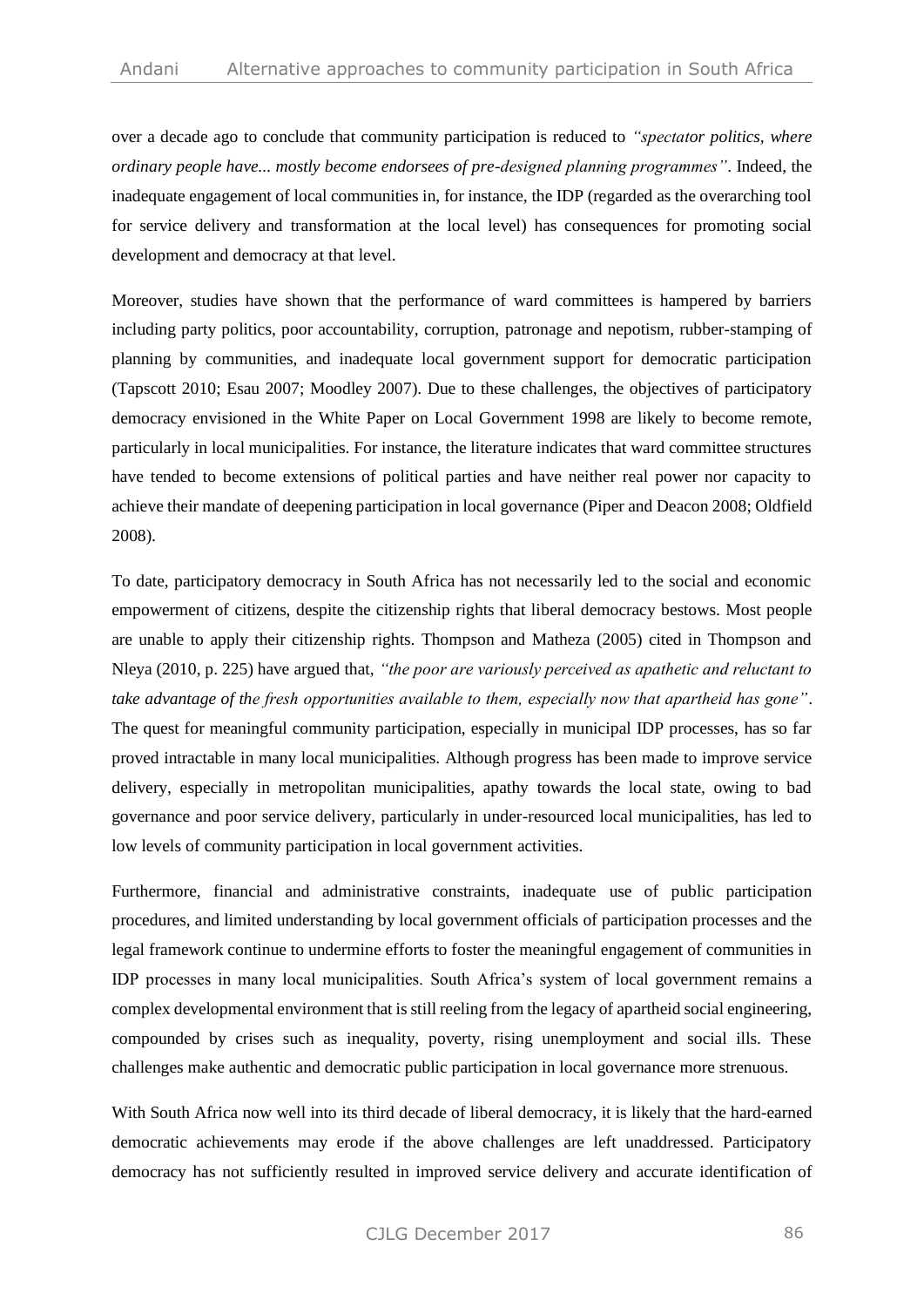community needs and priorities, nor increased trust between communities and officials or politicians. Important decisions pertaining to service delivery and resource allocation remain the preserve of technocrats – moderated by government.

As seen in recent years, many communities have disengaged from the government's participatory 'invited spaces', and instead have elected to take their grievances to the streets in the form of violent protests<sup>3</sup> (Bond 2012; Van Donk 2012; Tapscott 2010). These sporadic violent protests over service delivery not only expose the shortcomings in municipal services, but also reflect the fundamental failure of formal participatory structures to foster effective collaborative and meaningful participatory decision-making at the local level. The current challenges facing participatory democracy at the local level thus require municipal governments to look for a variety of approaches to engage with local residents around core municipal processes.

#### **Methodology**

-

The present study mainly employed a descriptive qualitative research methodology, based on in-depth interviews and a literature review. The primary data gathered from interviews with councillors and ward committee members in Langa was supplemented by findings from a larger study in Cape Town, with a sample of 315 including residents, ward committee members and councillors, conducted by the African Centre for Citizenship and Democracy (ACCEDE) in 2011.<sup>4</sup> Data from this study was analysed, as part of the literature review, to contribute to the results and conclusions drawn in the present study. The specific findings presented in this paper are based on data from 10 interviews, including three ward councillors, six ward committee members and one community development worker in Langa. All interviews were conducted in Langa in 2012 and the analysis and interpretations of the results presented in this paper are thus shaped by the views of the respondents in this study. A semi-structured qualitative questionnaire was administered to glean data from respondents. The process was recorded with the aid of a voice recorder and through note-taking.

Primary data from the research, on which the current study is based, was analysed and presented using a qualitative approach involving content analysis and descriptive statistics. However, the author acknowledges two limitations associated with the research methodology. First, Langa

<sup>&</sup>lt;sup>3</sup> South Africa continues to experience violent service delivery protests. In 2008 in Johannesburg, in the Orange Farm Township south of Soweto, residents revolted against city councillors and national electricity officials because of the unaffordable R250 installation charge for hated pre-payment (self-disconnection) meters, and a 130% increase in electricity processing prices since 2008. In the Northwest Province, in Morokweng village a dozen residents, angry about inadequate state services, were arrested for arson, public violence and malicious damage to school property. See article on 'Protest and repression in South Africa' by Patrick Bond 2012 [https://www.counterpunch.org/2012/07/17/protest-and-repression-in-south-africa/.](https://www.counterpunch.org/2012/07/17/protest-and-repression-in-south-africa/)

<sup>&</sup>lt;sup>4</sup> This study assessed public participation in municipal governance, and residents' perceptions of municipal service delivery and performance in three communities: Langa, Delft and Khayelitsha.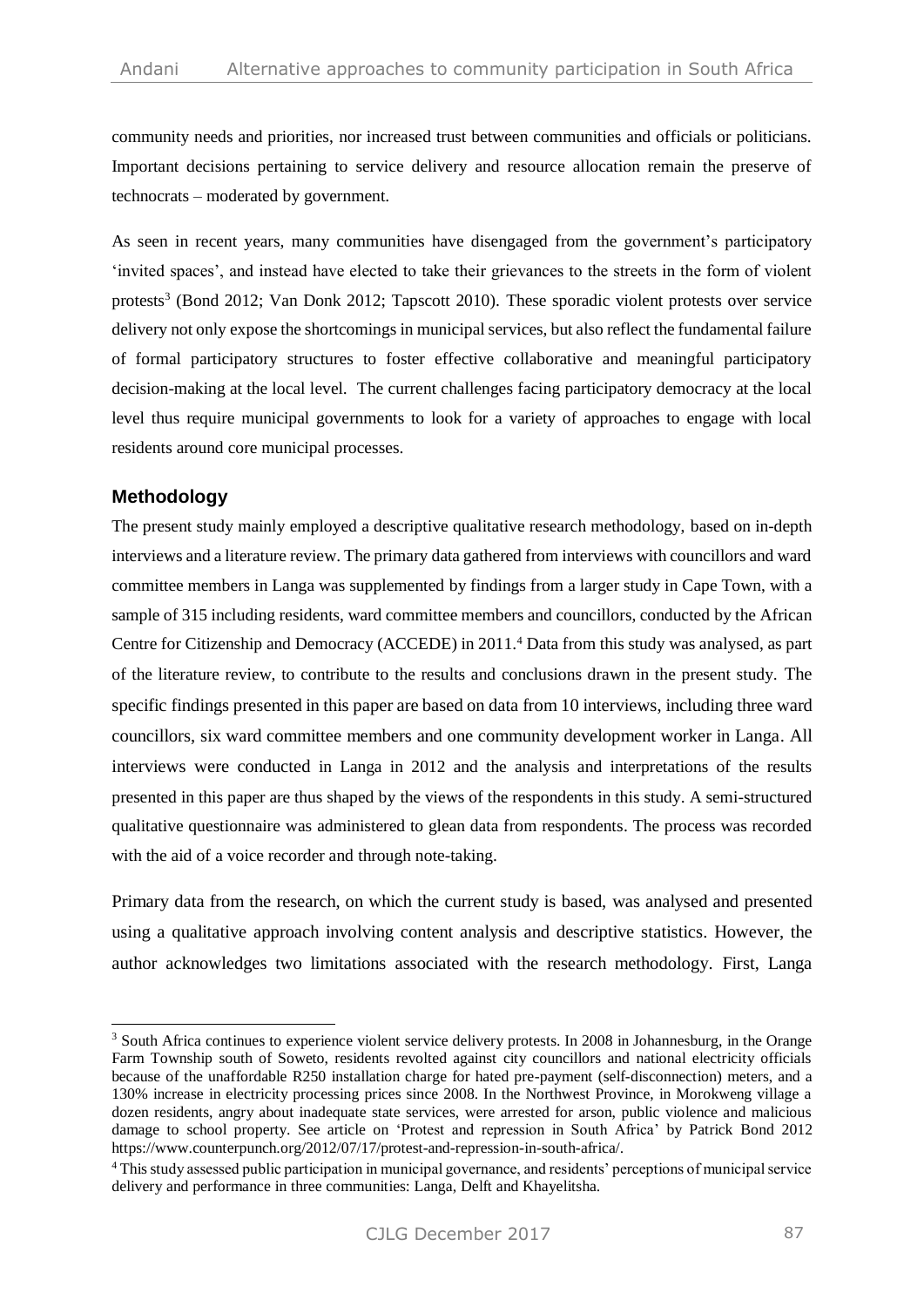township was, at the time of the research, within wards 51 and 52, of the 105 wards in the municipality of Cape Town. The findings thus cannot be generalised to the whole municipality – as they do not necessarily reflect conditions in other ward committees in Cape Town, despite the similarities that many wards in South Africa have. Second, the data collection phase of the research coincided with the dissolution of the community's ward committee following the 2011 local elections; hence the findings are based on the experiences and views of ward committee members and councillors who served prior to suspension of the ward.

#### **Formal participatory mechanisms**

Formal mechanisms have existed since 1994 to foster interaction between government and communities, through which the latter can influence and exert control over governmental actions<sup>5</sup> that affect the well-being of communities. Through these mechanisms, citizens, including civil society groupings such as non-governmental organisations (NGOs), community-based organisations (CBOs), ratepayer associations and business organisations are invited to participate and input on local decisions and policies that are designed to promote socio-economic development in the local area. These formal spaces provide opportunities for non-state actors to enforce accountability and transparency of elected or appointed local government officials and representatives. The following describes the formal mechanisms established by local municipalities in South Africa to foster public participation in local governance.

#### *Ward committee structures*

-

Ward committees are formal participatory structures established in line with the Municipal Structures Act (Act 117 of 1998), with the main objective of enhancing participatory democracy in local government affairs. Since 2001, wards have emerged as important in fostering people-centred, participatory and democratic governance (Piper and Deacon 2008; Smith 2008). As outlined in the 2005 Guidelines for the Establishment and Operationalisation of Municipal Ward Committees<sup>6</sup> a ward committee is set up to:

*make recommendations on any matters affecting the ward to the ward councillor or through the ward councillor to the municipality; serve as an official specialised participatory structure; create formal unbiased communication channels as well as cooperative partnerships between the community and the council; serve as a mobilising agent for community action, in particular through the IDP process and the municipality's* 

<sup>&</sup>lt;sup>5</sup> At the local level, the actions of government encompass decisions or policies, including decisions about service delivery, performance monitoring and budgeting processes, which affect the well-being of communities.

<sup>&</sup>lt;sup>6</sup> The Guidelines for the Establishment and Operation of Municipal Ward Committees Notice 965 of 2005 (GG 27699 of 24 June 2006) was prepared by the then Local Minister for Provincial Government, in terms of section 120, read with section 22, of the Local Government: Municipal Systems Act, 2000 (Act No. 32 of 2000), after consultation with the MEC's for local government and organised local government representing local government nationally.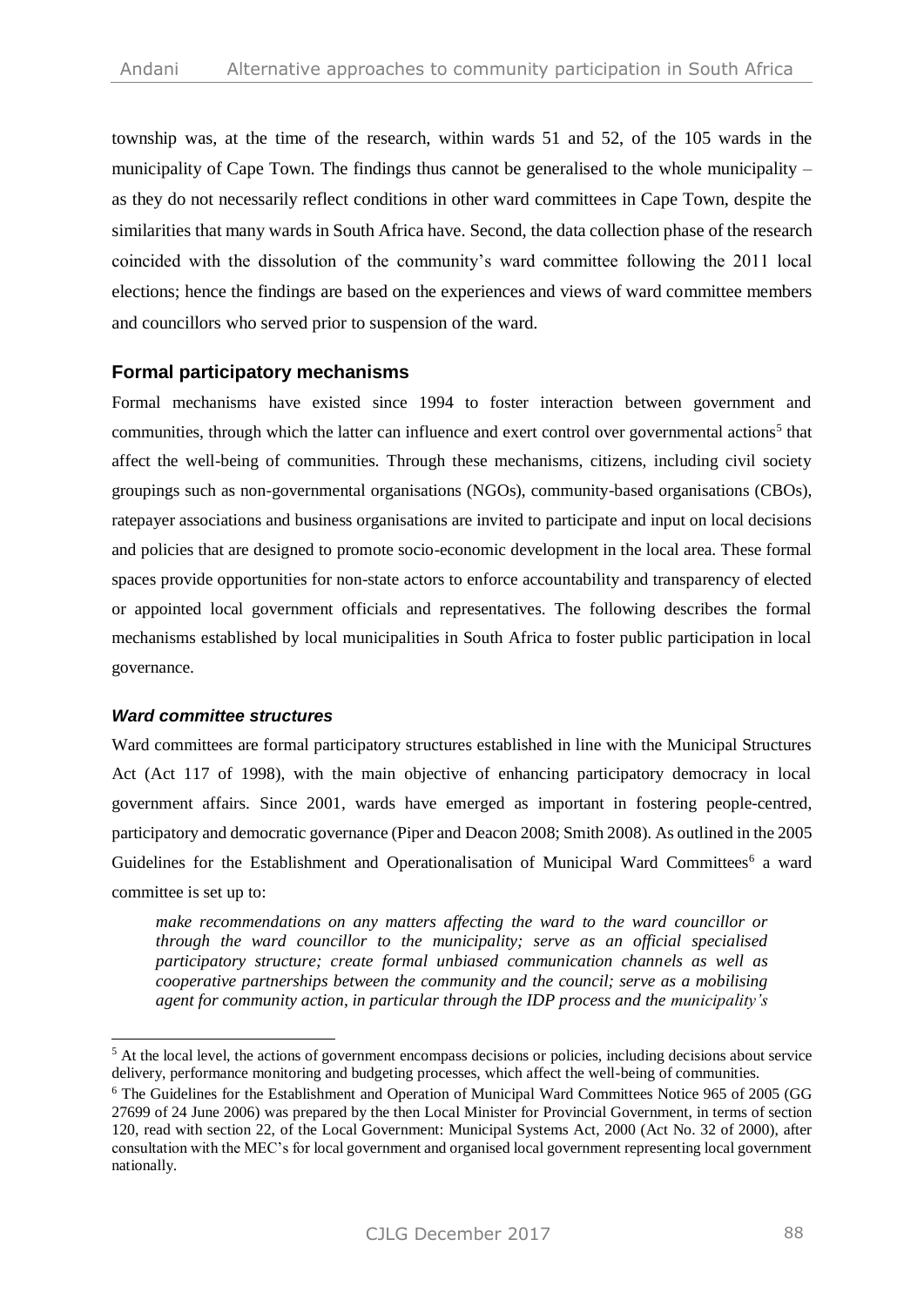#### *budgetary process; and perform other duties as delegated by the municipality* (Mufamadi 2005, p. 8).

Ward committees are thus both communication vehicles and catalysts for transformation at the local level and, per the legal framework, should not have more than ten members in addition to the ward councillor who serves as the chairperson (Municipal Structures Act 1998). A ward committee is defined as *"an advisory body, a representative structure, an independent structure, and an impartial body that must perform its functions without fear, favour or prejudice"* (Smith and De Visser 2009, p. 10). In fulfilment of Section 73 of the Municipal Structures Act (1998), ward committee members should reflect all sections and interest groups in the community including: CBOs; ratepayers; faith-based organisations; safety and security groups; environmental groups; early education; youth organisations; arts and culture; sports; the business community; and designated vulnerable groups such as the aged, gender groups and the disabled.

#### *Integrated development planning representative forums*

Besides ward committees, IDP representative forums are established by local government, in line with the IDP legal framework, to foster stakeholder participation in the IDP process. As per the legal provisions, the IDP forum should include the following actors: *"members of the executive committee; councillors (including councillors who are members of the district council and relevant portfolio councillors); traditional leaders; ward committees; heads of departments/senior officials; stakeholder representatives of organised groups; advocates for unorganised groups; resource persons; and community representatives"* (Department of Provincial and Local Government 2001, p. 23) The IDP participatory mechanisms exists to institutionalise and guarantee representative participation in the IDP process, so that the interests of various stakeholders are adequately represented.

#### **Alternative approaches to resident participation in Langa**

The following discusses alternative participatory approaches or practices to the two formal ones discussed above, based on insights from the research in Langa. However, before discussing these approaches, brief contextual information about the community is first provided.

Like other communities in the Cape metropolitan area, the participation of residents in Langa in core municipal processes is facilitated by a ward committee structure chaired by a ward councillor who represents the interest of the community (ward) on the sub-council. As indicated earlier, this research coincided with a transition period between elected councils, making its findings significant in that they uncover the alternative ways or approaches through which councillors promoted community participation in this situation. The views of ward councillors, ward committee members and the community development worker interviewed, provided invaluable insight into the current dynamics of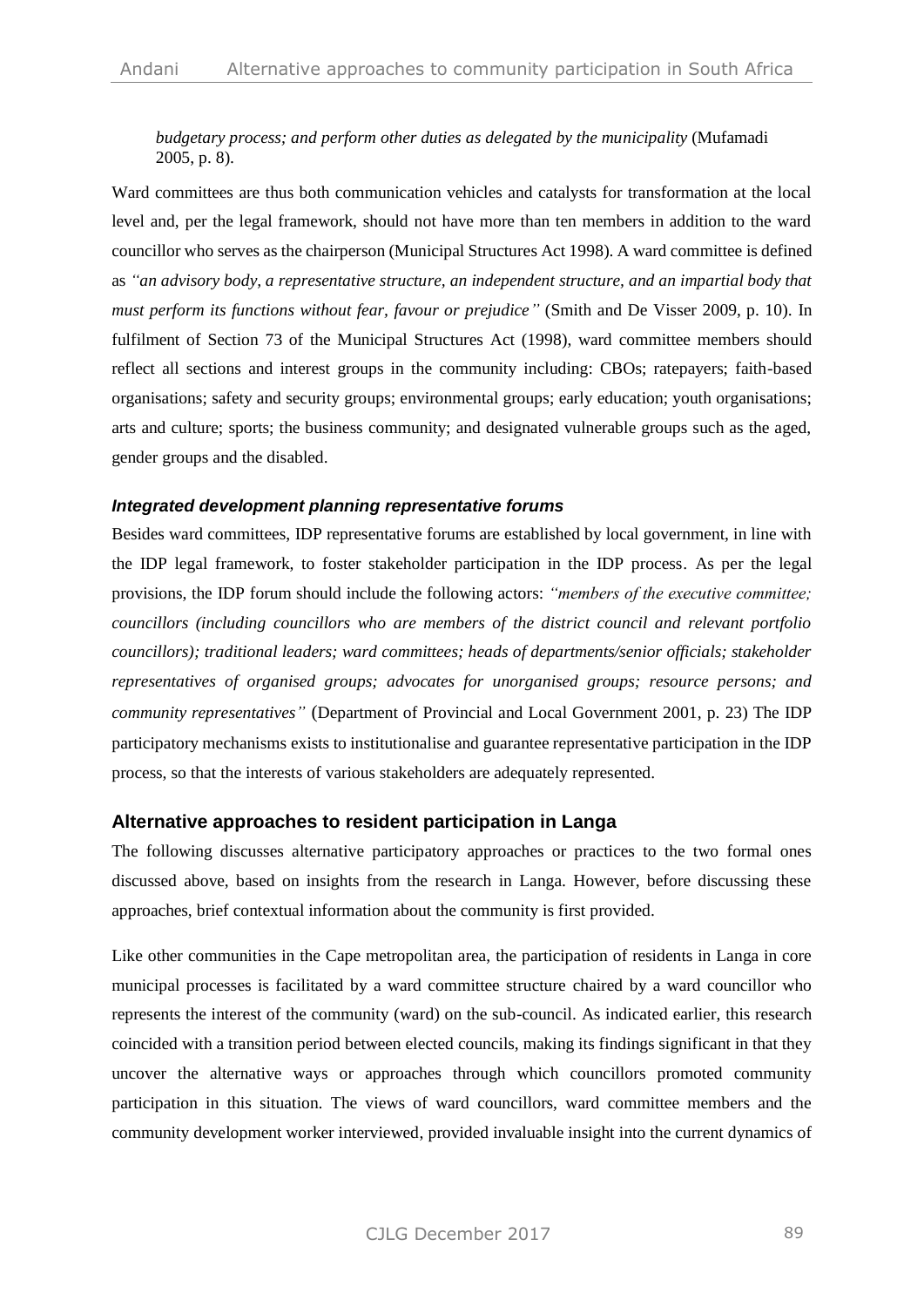local participation and the strategies that were being used in the area to engage residents in local government activities.

Within the ward committee system, Langa is represented by wards  $51$  and  $52 - a$  large area that encompasses different communities in Sub-council 15, and a wide range of economic activities. This area consists of five wards that stretch from Mowbray through Pinelands, Langa, Epping to Milnerton including Brooklyn, Rugby and Ysterplaat. Major roads, including the N1, the N2, Raapenberg Road, Koeberg Road, Voortrekker Road, Settlers Way and Sable Road run through the Sub-council. Wards 53, 55 and 56<sup>7</sup> also form part of this area.

#### **Profile of Langa**

 $\overline{a}$ 

Langa came into being in 1923 following the passing of the Urban Areas Act and was named after Langalibalele Dube (who was imprisoned in Robben Island after rebelling against the Natal government). It is one of the oldest townships in South Africa and was home to low-cost housing for Black Africans in Cape Town, together with single-sex hostels which accommodated migrant workers in the 1960s and 1970s. The area later saw an influx of illegal residents into these hostels, bringing more balanced demographic representation to the area. However, this influx also exacerbated existing housing shortages, which forced many families to rent backyard shacks in formal housing areas, a situation which persists today (Thompson et al. 2011).

Langa's population according to the 2011 population census is 52,401, made up of 17,400 households with an average household size of three. The majority are Black African (99%). IsiXhosa is the dominant language in the area, and the housing profile is diverse: 58% of households live in formal dwellings, but 27% occupy informal dwellings/shacks in informal settlements, largely concentrated in Joe Slovo.

The census further indicates that 40% of those aged 20 or older have completed schooling to Grade 12 (last grade of secondary education) or higher; 60% of residents aged 15 to 64 are employed; 72% of households have a monthly income of R3,200 or less; 67% of households have access to piped water in their dwelling or inside their yard; 72% of households have access to a flushing toilet connected to the public sewer system; 94% of households have their refuse removed at least once a week; and 98% of households use electricity for lighting in their dwelling (City of Cape Town 2011 Census – suburb data for Langa supplied by Statistics South Africa).

The City of Cape Town defines a sub-council as *"a geographically defined area within the city which is made up of between three and six neighbouring wards. Sub-councils exist to make sure that the issues affecting your neighbourhood are heard and dealt with. There are a total of 24 sub-councils which* 

<sup>7</sup> For more on ward demarcations, see http: [https://www.capetown.gov.za/family%20and%20home/meet-the](https://www.capetown.gov.za/family%20and%20home/meet-the-city/city-council/subcouncils/subcouncil-profile?SubCouncilCode=15)[city/city-council/subcouncils/subcouncil-profile?SubCouncilCode=15](https://www.capetown.gov.za/family%20and%20home/meet-the-city/city-council/subcouncils/subcouncil-profile?SubCouncilCode=15) (Accessed 05 March 2018).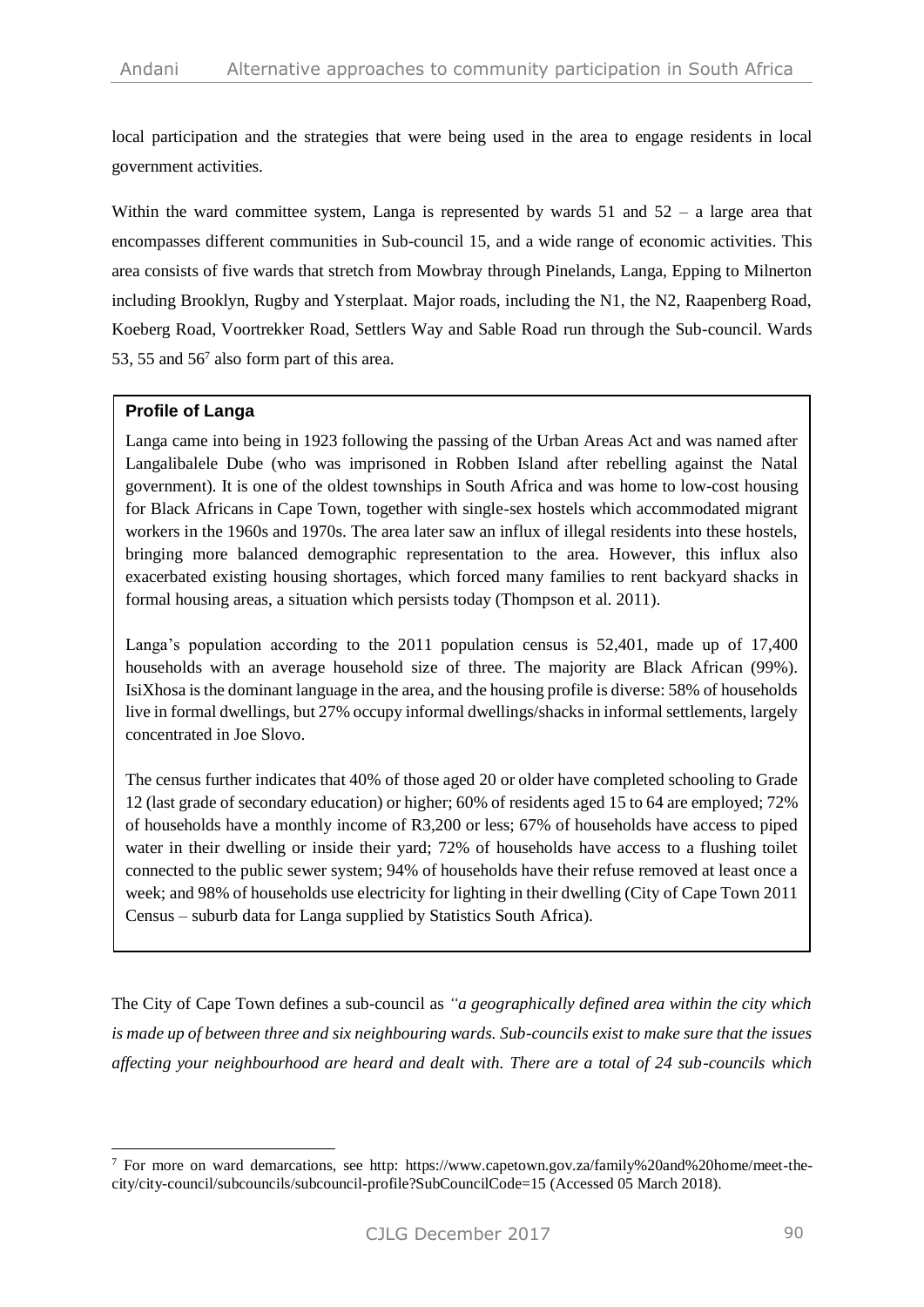### *make up the City of Cape Town's municipal structure. The sub-councils serve the residents by engaging with them on municipal issues".<sup>8</sup>*

As depicted by census data, Langa grapples with many socio-economic challenges, including increasing unemployment, crime, drug and substance abuse, and inadequate service delivery – especially health, sanitation and housing infrastructure. The hardest hit by these challenges are poor residents, many of whom live in backyard or shack dwellings. Therefore, there is considerable need to stimulate economic activities in the township, for job creation, and improved service delivery across housing, sanitation and education.

In the absence of the ward committee in the run-up to elections, this research found that several alternative participatory approaches were used by ward councillors to engage residents in local planning. While residents in Langa waited for a new ward committee to be elected, their participation in service delivery decisions continued, as ward councillors adopted specific local strategies to mobilise and inform residents about the council's decisions and developments which affected the community. This paper distinguishes two different approaches or strategies which were proven by ward councillors to be effective in promoting community participation in Langa.

#### *Sectional group (or 'pocket') meetings*

 $\overline{a}$ 

Pocket meetings were used by ward councillors to engage community residents and other stakeholders in key local government activities and decision-making. This approach, as indicated by the councillors, provided a useful conduit both for disseminating municipal information to residents, and for gathering information on the community's grievances, needs and priorities.

Owing to the large number of houses in Langa, residents are divided into sections or 'pockets', with each pocket comprising up to 60 houses. Each pocket is then required to establish a street committee responsible for providing the pocket's 'wish list' which is later taken forward by the ward councillor. The 'wish list' is a written report outlining the important needs, grievances and priorities of the residents of each pocket. Once the pocket meetings are concluded, the 'wish lists' received from all the pockets in the community are tabled by the councillors for further deliberation and discussion at a mass or public meeting.

The benefits of using 'pocket' meetings to promote residents' participation in local government processes cannot be overlooked. At the outset, the approach provides a mechanism through which councillors can effectively identify the pressing needs of residents. As discussions develop, the interactions that take place between councillors and residents during pocket meetings foster

<sup>8</sup> Cape Town Municipal Sub-councils: [http://wwwqa2013.capetown.gov.za/Family%20and%20home/meet-the](http://wwwqa2013.capetown.gov.za/Family%20and%20home/meet-the-city/city-council/subcouncils)[city/city-council/subcouncils](http://wwwqa2013.capetown.gov.za/Family%20and%20home/meet-the-city/city-council/subcouncils) (Accessed online on 05 March 2018).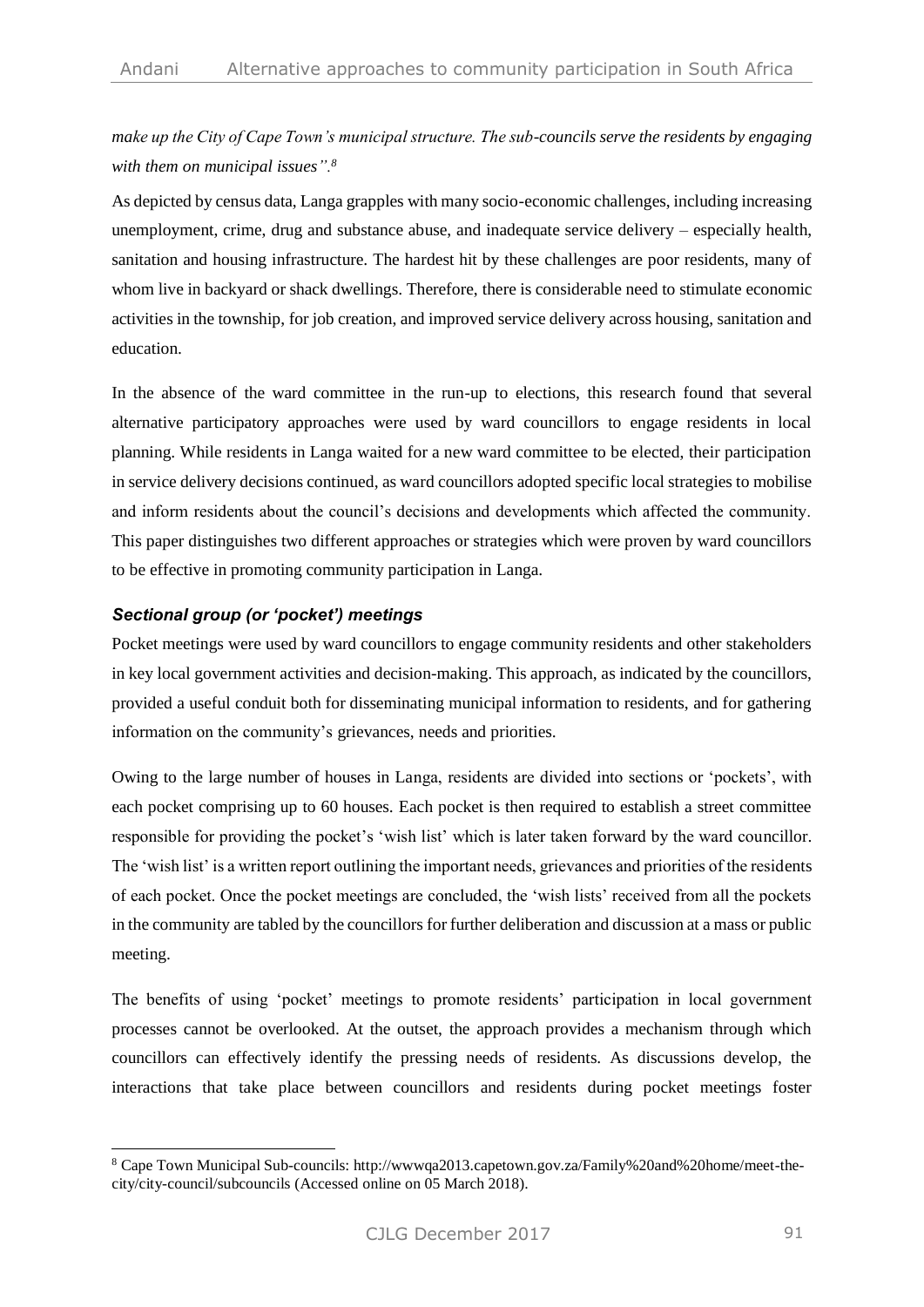accountability, transparency and responsiveness of councillors, as well as providing an opportunity to address disputes within the community.

Furthermore, 'pocket' meetings are relatively safe spaces – they provide residents, especially those who may be unable to express their views at mass meetings due to fear of intimidation by other residents, the chance to articulate their views in smaller gatherings where they feel safe. They also provide councillors with the space to understand the felt needs of individuals, and the capacities or opportunities within each pocket. Furthermore, because this approach is expected to cover all sections of the community, community participation becomes more holistic and inclusive, as pocket meetings help to gather a cross-section of input from residents regarding key municipal actions.

A key disadvantage of this approach is that it is resource-intensive and time-consuming and may not keep pace with increases in population over time. As the number of residents increases, pocket meetings may become less effective in engaging all residents. For instance, with the 17,400 households in Langa, if pockets are groups of 60 households, there would be about 290 'pocket' meetings or more. At a rate of one pocket meeting per week, it would take over five years to cover all households in Langa.

#### *'Mass' or public meetings*

In addition to pocket meetings, the second (more common) approach used by the councillors to engage residents on municipal matters was 'mass' or public meetings. In the absence of the ward committee, the research found councillors frequently convened public meetings to discuss issues gathered from pocket meetings. Mass meetings are open to all stakeholder groups and individuals in the community. The common stakeholder groups at mass meetings include: business, youth, or ratepayer associations; members of the police forum; traditional leaders; ward committee members; community development workers; health workers and school governing bodies/leaders. The public meetings are chaired by the ward councillors who also take responsibility for recording the outcomes of the discussions.

Though mass meetings often see heated debate, the approach nevertheless provides a platform to inform the community on the latest developments in the municipality, and progress made by the sub-council regarding service delivery demands and priorities. The outcomes of mass meetings are brought to the attention of the sub-council by ward councillors, and later to the chamber of the local government for final decisions on how the various ward needs that have been submitted can be met.

The merits of mass meetings are noteworthy. As pointed out by the councillor of ward 51, *"Though mass meetings are often difficult to organise, they help us to generate useful lessons."* The approach and its process contribute to narrowing the gap between the community and government, as well as to promoting public participation, accountability and transparency by bringing together a variety of stakeholders in the community to deliberate on local issues in public.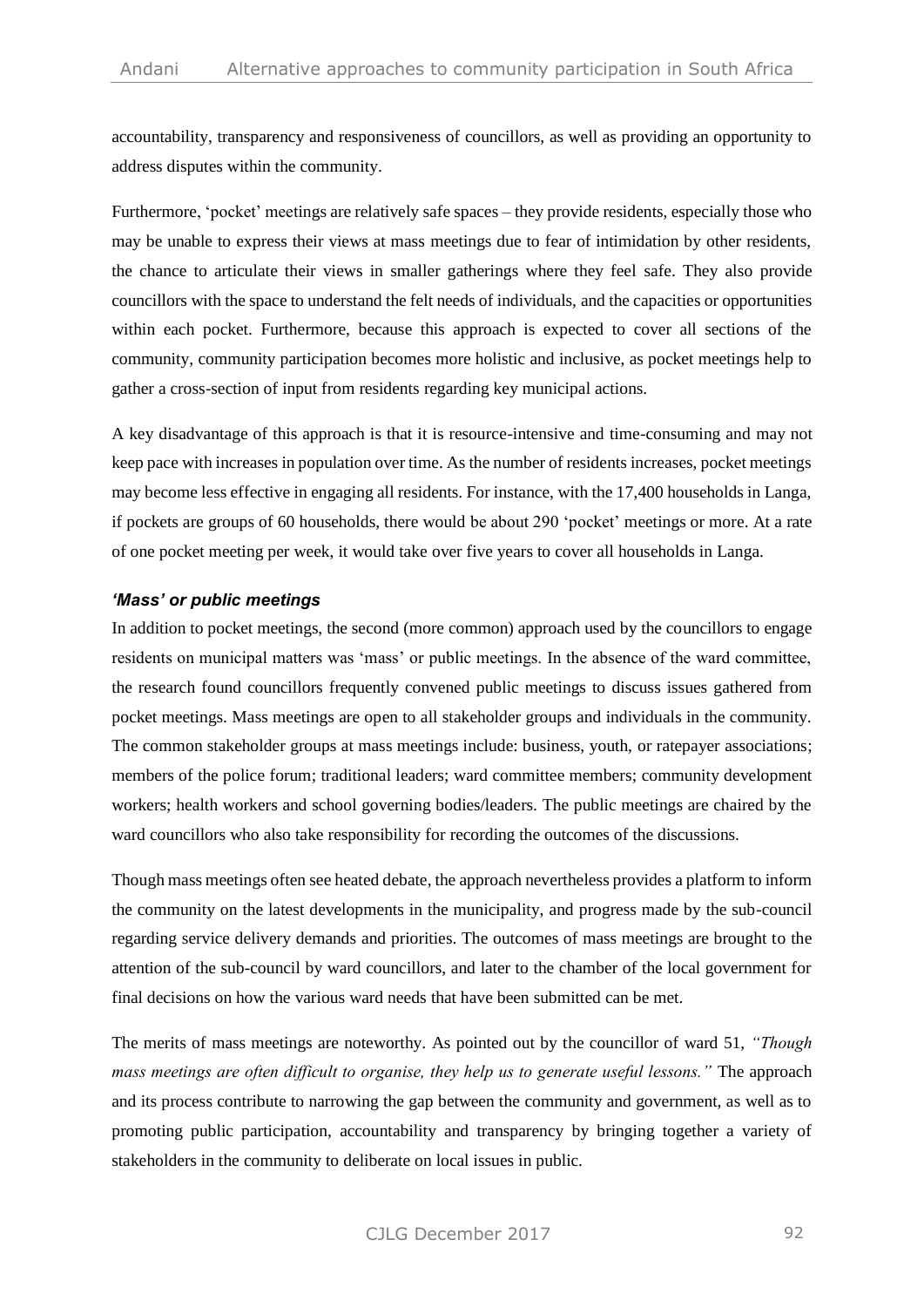However, councillors also revealed that – in Langa at least – participation is also heavily charged with emotion owing to poor service delivery. According to the Ward 52 councillor:

*Meetings are emotionally charged because of poor service delivery. The people come into the meeting with anger, and this makes it difficult to reach a consensus on certain important issues. Housing and illegal dumping are currently the serious issues we face as a community. People who claim to be originally born in Langa mobilise to claim rights to housing. They call themselves the concerned group and often breach formal procedures to assert their voices or claims.*

In addition, mass meetings convened in Langa to discuss development issues usually end up in political squabbles and disputes between members of different political parties in the community. An interview with one community development worker revealed that:

*Members of the African National Congress in the community have often battled against members of the Democratic Alliance during council and ward committee meetings, with disregard to the relevance of the issues being tabled for discussion. This distorts the aim of meetings and makes it difficult to reach consensus on certain pertinent issues.*

Residents' participation in local planning is further hindered by a number of socio-economic challenges. For example, the issue of poor service delivery reduces community members' willingness to participate in both council and ward committee meetings. Thus, participation has not necessarily improved service delivery in Langa; on the contrary, it has resulted in participation fatigue among residents who felt that no matter how many times they attend meetings, their contribution will not be considered by the council. This situation exacerbates the low levels of community participation in the area.

Another major challenge hindering community participation in the area relates to increasing poverty, unemployment and inequality. These factors make it difficult for residents to meet their basic needs. As can be seen in Table 1, most residents in Langa and the surrounding communities of Delft and Khayelitsha struggle with food insecurity challenges. Until today, many residents in these townships continue to grapple with issues of poverty, crime and unemployment, and have poor access to proper nutrition, healthcare and decent housing.

| Access to basic services       | Khayelitsha | Langa | <b>Delft</b> |
|--------------------------------|-------------|-------|--------------|
| Food to eat                    | 44%         | 49%   | 55%          |
| Clean water for home use       | 69%         | 70%   | 83%          |
| Medicines or medical treatment | 68%         | 75%   | 87%          |
| Fuel to cook food              | 49%         | 68%   | 85%          |

*Table 1. Household health and food security* 

Source: Thompson et al. (2011)

The urgent need of people, particularly the unemployed, to meet their basic needs, exerts a challenge to meaningful community participation in Langa. The community development worker interviewed for this study revealed that *"people give low priority to participation owing to the socio-economic*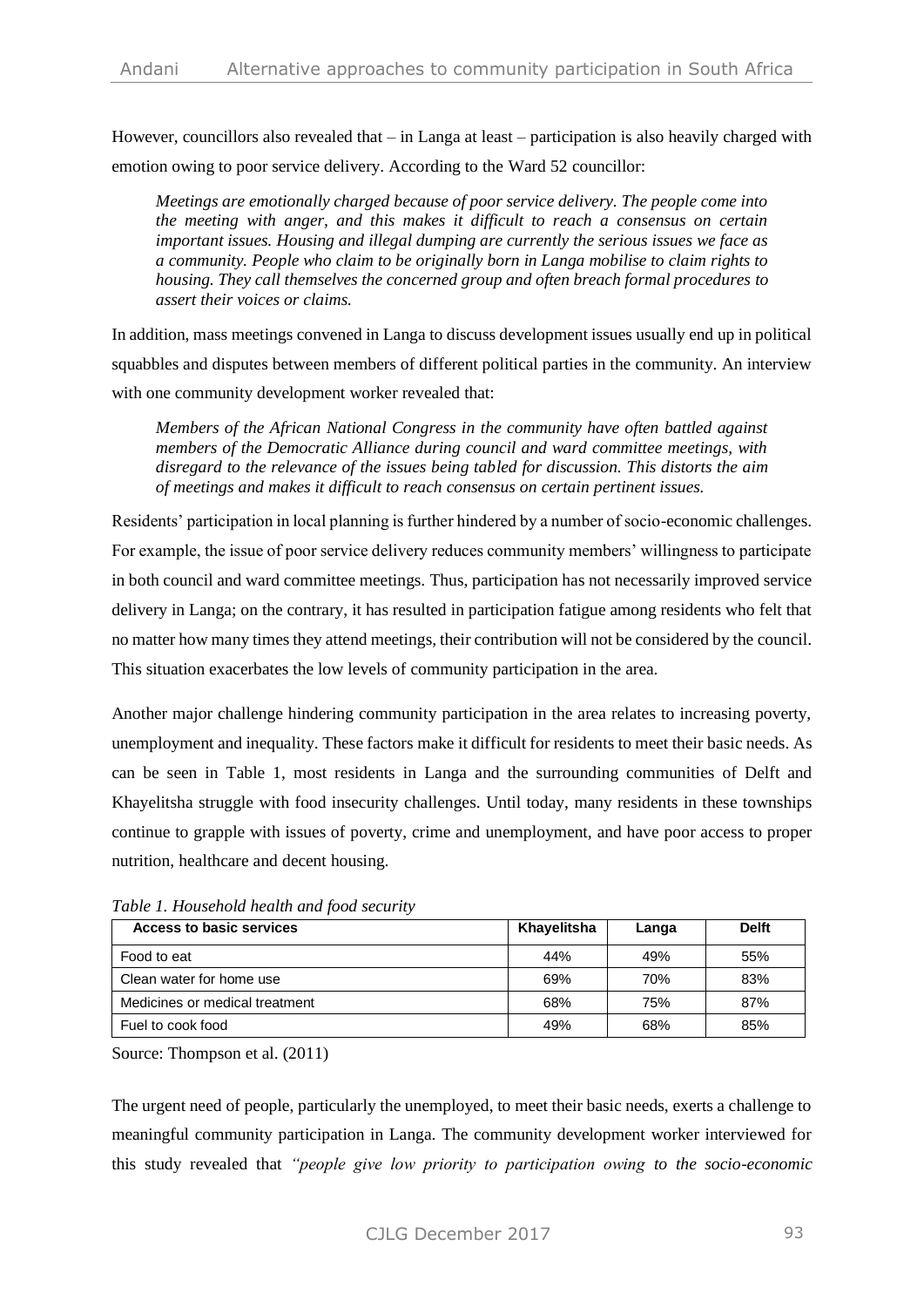*hardships that they face in the community".* As a result, public meetings convened by the ward committee in the community were often dominated by ward committee members, with few residents attending. A key highlight of the interviews with community residents was that *majority of respondents feel politicians do not care much about their needs and priorities, which re-echoes the urgency to address unemployment, inequality and poverty as these factors negatively affect residents' ability to meet their basic needs.*

Decline in citizens' trust in local government institutions posed another challenge to community participation in the area. The literature has shown that, local government, as the body closest to the people, struggles to achieve the mandate of participatory governance, quality service delivery, and improving quality of life as envisaged in the Government White Paper on Local Government (1998). This has resulted in a growing mistrust and dissent between communities and local government institutions and officials.

Interviews with community residents indicated that many are dissatisfied with local government partly owing to the municipality's slow response to community's needs and priorities. To quote one respondent, *"the municipality is taking us for a ride; they have made promises that they have not delivered, yet they expect us to remain calm and vote".* This response suggests that municipality has not lived up to expectations in terms of effectively responding to community concerns. The councillors suggested that bureaucracy slows the pace of governments' response to communities and service delivery. It may be argued that the lack of trust in these important municipal institutions and elected representatives affects the level of community participation in municipal processes. This situation fuels sporadic violent service-delivery protests seen in various parts of the country in recent years.

Despite the opportunities associated with the pocket meetings and mass/public meetings, their effectiveness depends much on the capacity of the conveners (mostly ward councillors) to conduct participation in a manner that is open, informative, and encourages residents' participation. Among the obstacles to local participatory decision-making, political squabbles and conflicting interests among participants are perhaps the most pervasive.

#### **Conclusion**

As this research has shown, in Langa – in the absence of ward committees – residents' participation in municipal processes such as the IDP was made possible through *sectional group (or pocket) meetings*  and *mass/public meetings*. While these approaches have proved partially effective in fostering meaningful community participation, the responsibility rests with ward councillors and active citizens to implement them in a manner that is participatory and mirrors the diversity of the community.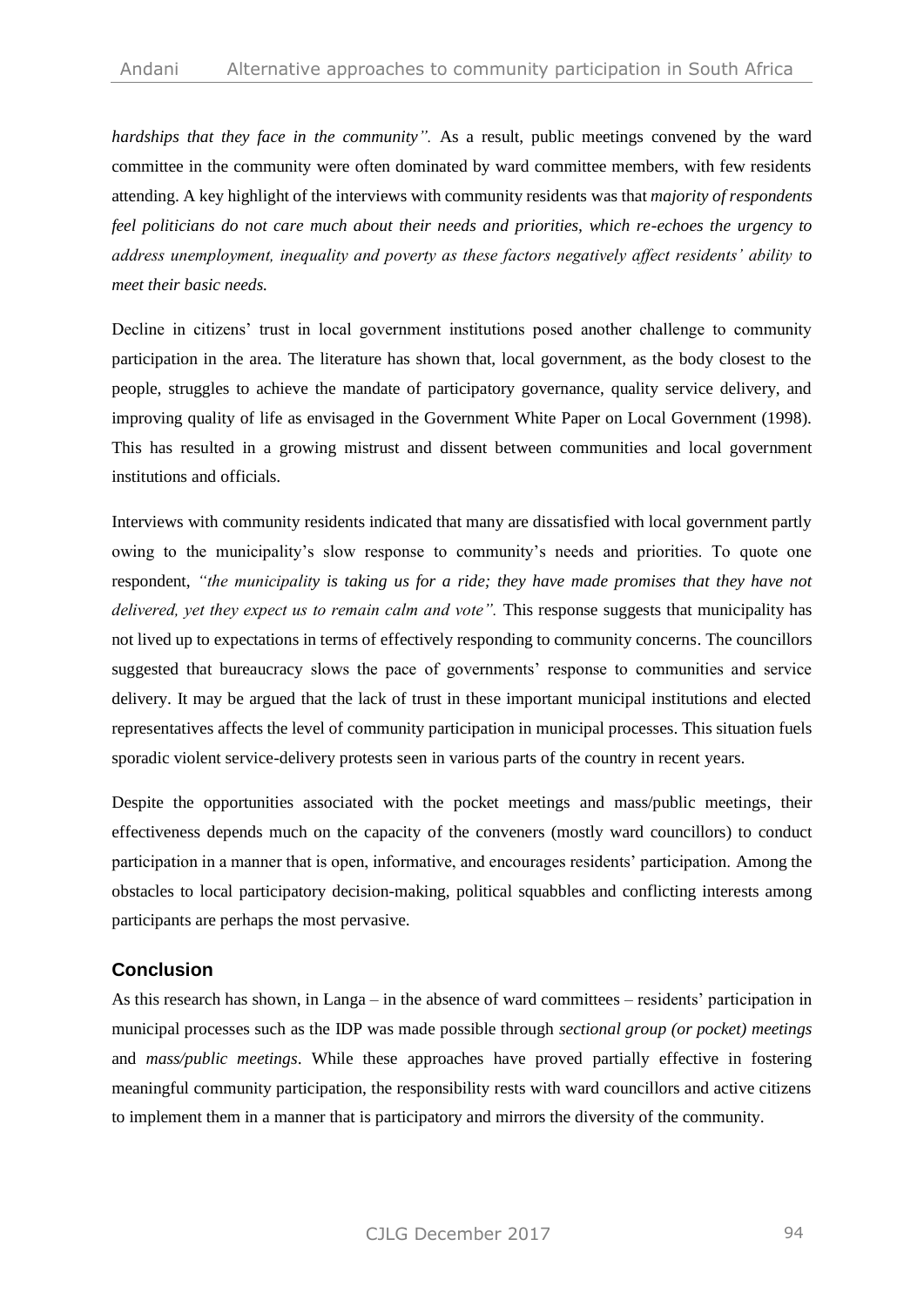In the context of this research, these approaches enabled the councillors during the pre-election interregnum to glean information about the felt needs and aspirations of the community – which was critical for appropriately aligning IDP policies and services. Information emanating from these meetings provides a basis for deliberations at IDP forums and within specific portfolio committee meetings, as well as informing projects for the IDP and service-delivery plans of the City of Cape Town.

Notwithstanding the limitations of the pocket and mass meetings discussed in this paper, they represent a small step towards hearing communities' voices and meeting their needs. These approaches are nevertheless useful for community profiling, especially in identifying community needs, priorities of relevant stakeholders, community development resources, and voices of dissent and divergent interests in the community. While the findings and conclusions drawn on the alternative participatory approaches in this paper cannot be generalised, they represent a practical account of participatory practices in South Africa's local government. Therefore, this paper stimulates discourse on participatory democracy, and its insights may be relevant to local government, research and academic communities, as well as civil society organisations concerned with issues of local participation, citizenship, democracy and local governance in South Africa and beyond.

#### **Acknowledgement**

The author acknowledges the support of Dr Sharon Penderis and Jean-Claude Manaliyo, who contributed invaluably to this study in diverse ways. The findings presented here are part of the findings of a thesis submitted by the author for a Master of Arts degree in Development Studies at the Institute of Social Development, University of the Western Cape in 2012.

#### **Declaration of conflicting interest**

The author declared no potential conflicts of interest with respect to the research, authorship, and/or publication of this article.

#### **Funding**

The author received no financial support for the research, authorship, and/or publication of this article.

#### **References**

Bond, P. (2012) *Protest and repression in South Africa.* Available at:

- <https://www.counterpunch.org/2012/07/17/protest-and-repression-in-south-africa/> [Accessed 15 October 2012].
- City of Cape Town. (2011) *Census suburb data for Langa*. City of Cape Town, South Africa: Statistics South Africa.
- Cooke, B. and Kothari, U. (eds.) (2001) *Participation: The new tyranny?* London: Zed Books.
- Cornwall, A. (2002) *Making spaces, changing places: situating participation in development*. IDS Working Paper No 173. Brighton: Institute of Development Studies, University of Sussex.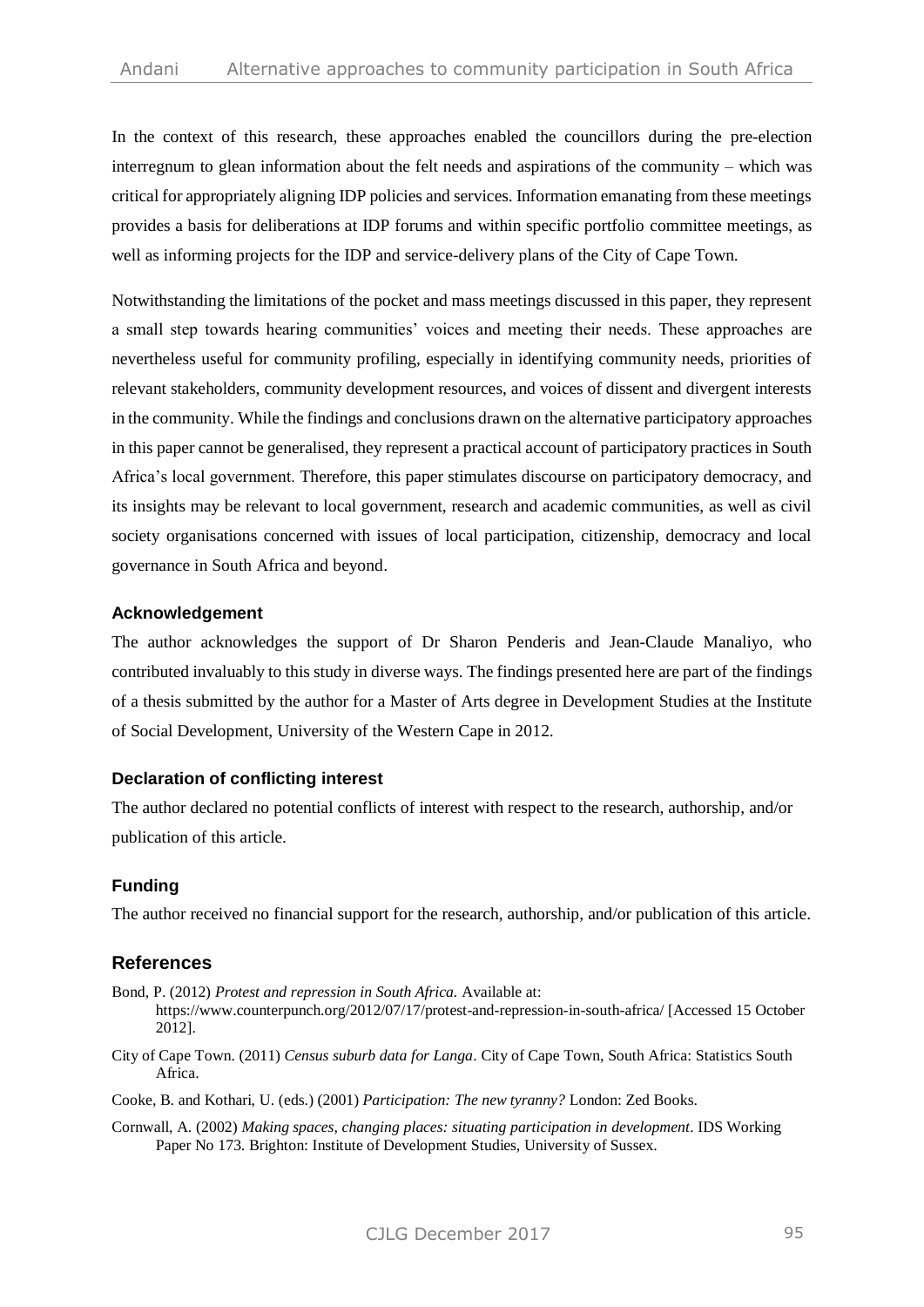- Cornwall, A. (2008) Unpacking 'participation': Models, meanings and practices. *Community Development Journal,* 43 (3), 269–283. <https://doi.org/10.1093/cdj/bsn010>
- Cornwall, A. and Gaventa, J. (2000) From users and choosers to makers and shapers: Repositioning participation in social policy. *IDS Bulletin*, 31 (4), 50–62. [https://doi.org/10.1111/j.1759-](https://doi.org/10.1111/j.1759-5436.2000.mp31004006.x) [5436.2000.mp31004006.x](https://doi.org/10.1111/j.1759-5436.2000.mp31004006.x)
- Creighton, J.L. (2005) *The public participation handbook*. San Francisco, USA: Jossey-Bass.
- Department of Provincial and Local Government. (2001) *IDP guide pack series*. Guides 0-6. Pretoria: Department of Provincial Government.
- Esau, M. (2007) *Deepening democracy through local participation*. Bellville: Policy Management, Governance and Poverty Alleviation in the Western Cape.
- Escobar, O. (2011) The work of participation: Local deliberative policy making as mediated by public engagement practitioners. Edinburgh: School of Social and Political Science, University of Edinburgh.
- Gaventa, J. (2004) Strengthening participatory approaches to local governance: Learning the lessons from abroad. *National Civic Review,* 93 (4), 16–27[. https://doi.org/10.1002/ncr.67](https://doi.org/10.1002/ncr.67)
- Good Governance Learning Network. (2012) *Putting participation at the heart of development/putting development at the heart of participation*. Cape Town: Isandla Institute.
- Good Governance Learning Network. (2013) *Active citizenship matters. A civil society perspective on local governance in South Africa*. Cape Town: Isandla Institute.
- Harrison, P., Todes, A. and Watson, V. (2008) *Planning and transformation: Learning from the post-apartheid experience*. Abingdon, NY: Routledge.
- Moodley, S. (2007) Public Participation and deepening democracy: Experiences from Durban, South Africa. *Critical Dialogue: Public Participation in Review,* 3 (1), 3–8.
- Mufamadi, F.S. (2005) *Guidelines for the establishment and operation of municipal ward committees.* Notice 965 of 2005, Ministry for Provincial and Local Government. Pretoria: Government Printers.
- Oldfield, S. (2008) Participatory mechanisms and community politics: building consensus and conflict. In: Pieterse, E., Swilling, M., and Van Donk, M. *Consolidating developmental local government: Lessons from the South African experience* (pp. 487–500). Cape Town: University of Cape Town (UCT) Publishers.
- Piper, L. and Deacon, R. (2008) Too dependent to participate: Ward committees and local democratisation in South Africa. *Local Government Studies*, 35 (4), 415–433. <https://doi.org/10.1080/03003930902992683>
- Republic of South Africa. (1996) *Constitution of the Republic of South Africa (Act 108 of 1996).* Pretoria: Government Printer.
- Republic of South Africa. (1997) *Batho Pele White Paper on transforming service delivery*. Pretoria: Department of Public Service and Administration.
- Republic of South Africa. (1998a) *Local Government: Municipal Structures Act (Act 117 of 1998*). Pretoria: Government Printer.
- Republic of South Africa. (1998b) *White Paper on Local Government (Notice 423 of 1998)*. Pretoria: Government Printer.
- Republic of South Africa. (2000) *Municipal Systems Act (Act 32 of 2000).* Pretoria: Government Printer.
- Rowe, G. and Frewer, L.J. (2004) Evaluating public participation exercises: A research agenda. *Science, Technology and Human Values*, 29 (4), 512–556.<https://doi.org/10.1177/0162243903259197>
- Sinwell, L. (2010) The Alexander Development Forum (ADF): The tyranny of invited participatory spaces? *Transformation*, 74.
- Smith, T. (2008) *The role of ward committees in enhancing participatory local governance and development in South Africa. Evidence from six ward committee case studies*. Cape Town: Law Community Centre, University of the Western Cape.
- Smith, T. and De Visser (2009) *Are ward committees working? Insights from six case studies.* Cape Town: Community Law Centre, University of the Western Cape.